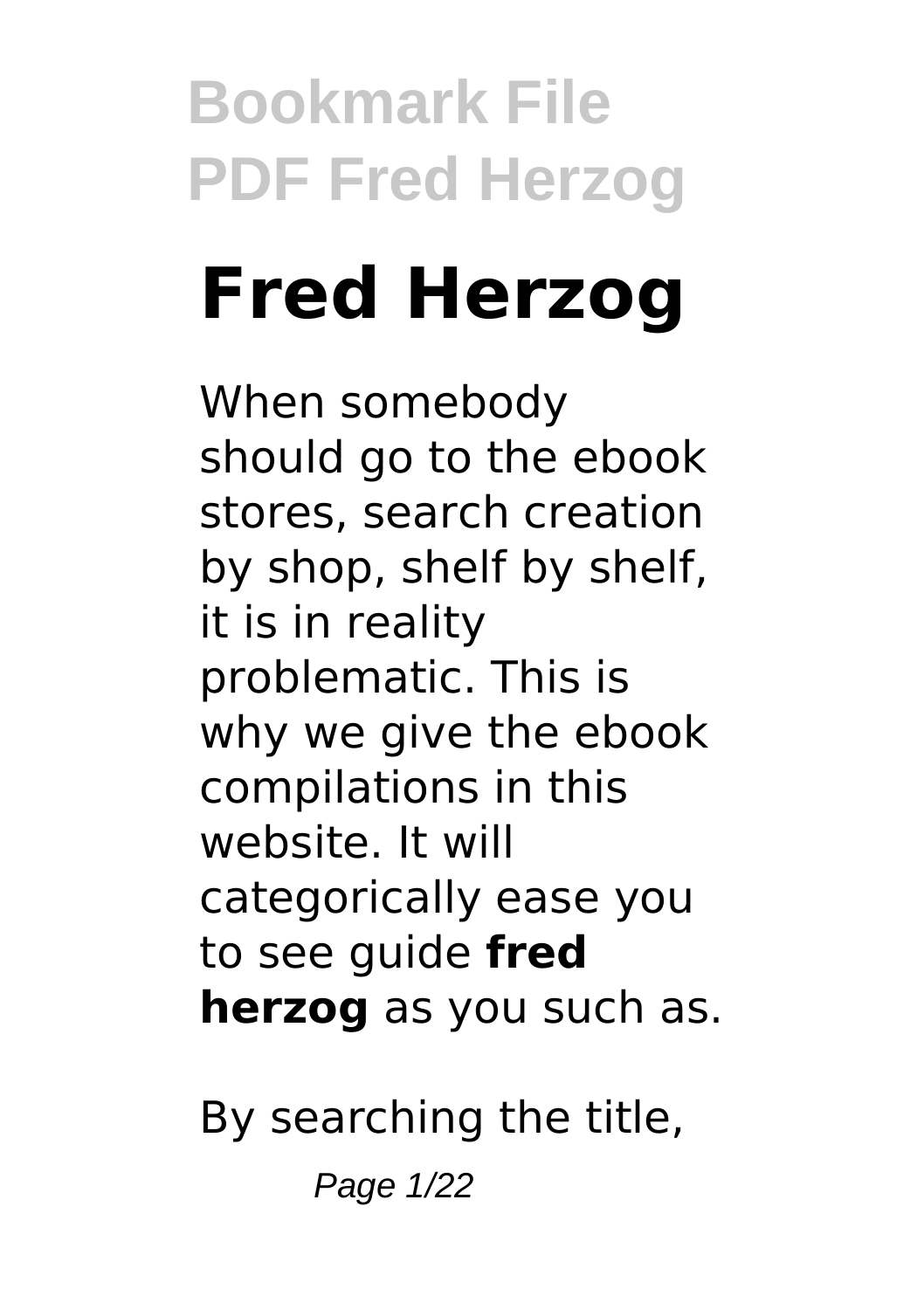publisher, or authors of guide you really want, you can discover them rapidly. In the house, workplace, or perhaps in your method can be every best area within net connections. If you seek to download and install the fred herzog, it is definitely easy then, before currently we extend the colleague to purchase and create bargains to download and install fred herzog in view of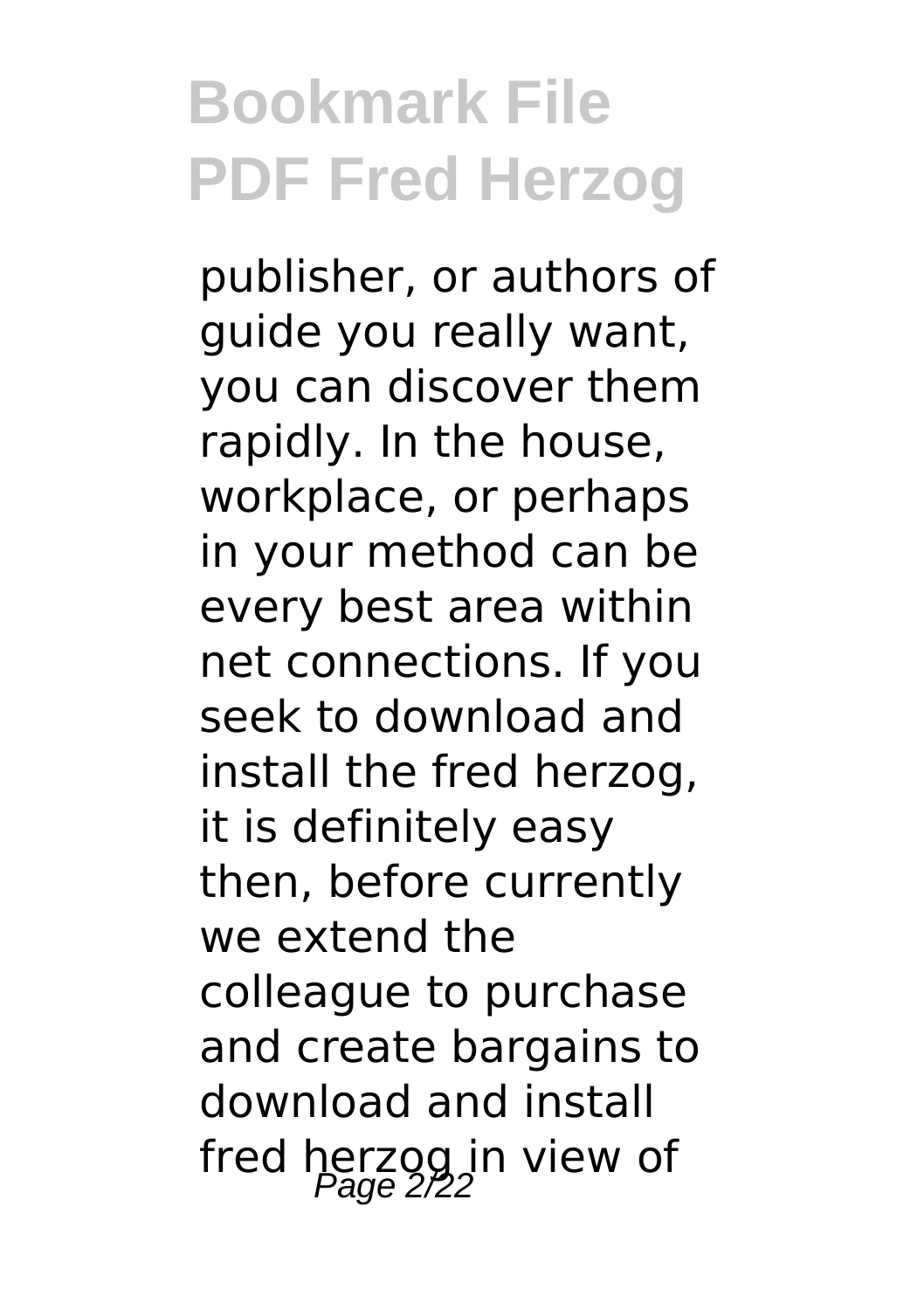that simple!

offers the most complete selection of pre-press, production, and design services also give fast download and reading book online. Our solutions can be designed to match the complexity and unique requirements of your publishing program and what you seraching of book.

Page 3/22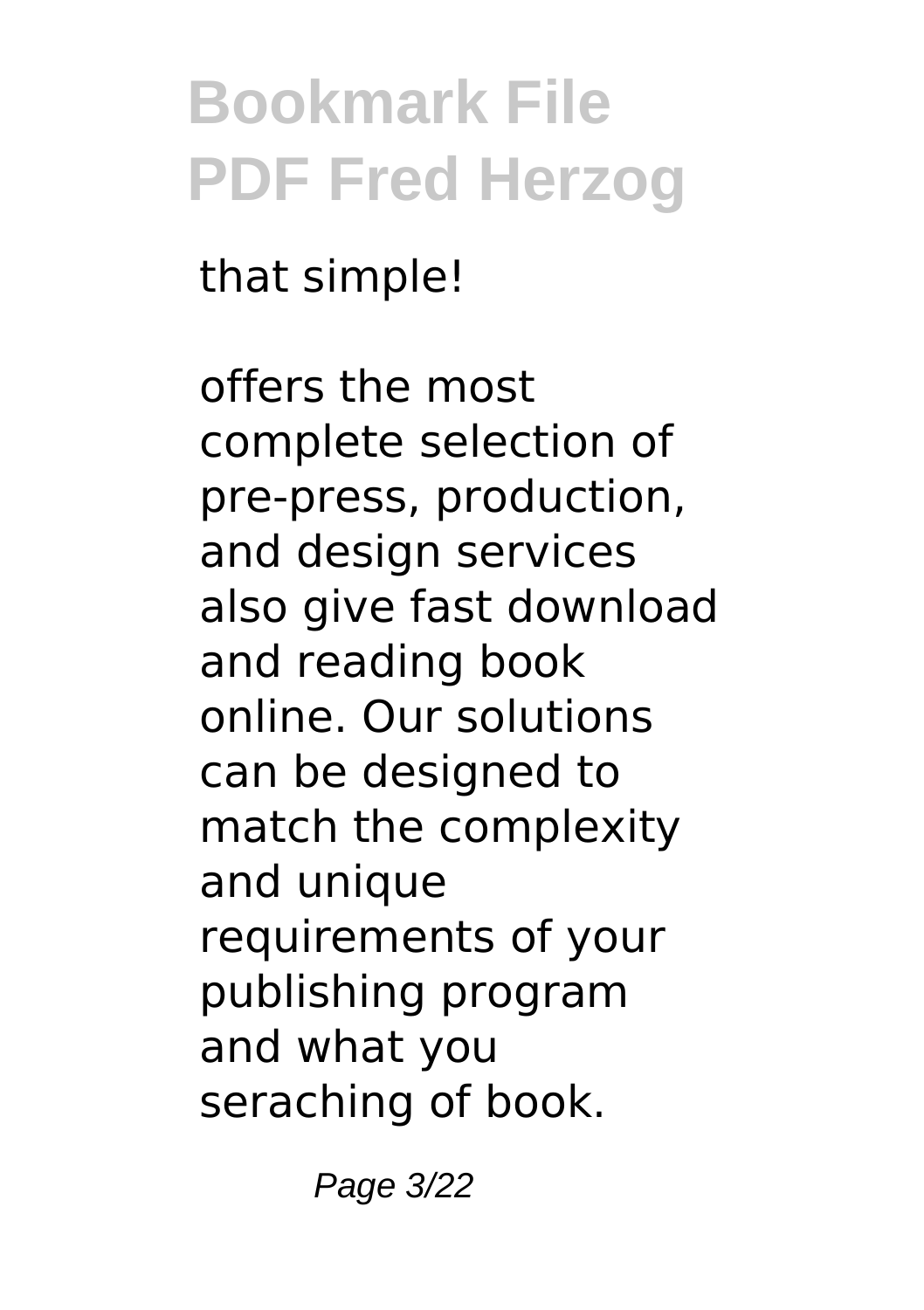#### **Fred Herzog**

Fred Herzog (September 21, 1930 – September 9, 2019) devoted his artistic life to walking the streets of Vancouver as well as almost 40 countries with his Leica, photographing - mostly with colour slide film his observations of the street life with all its complexities.Herzog ultimately became celebrated internationally for his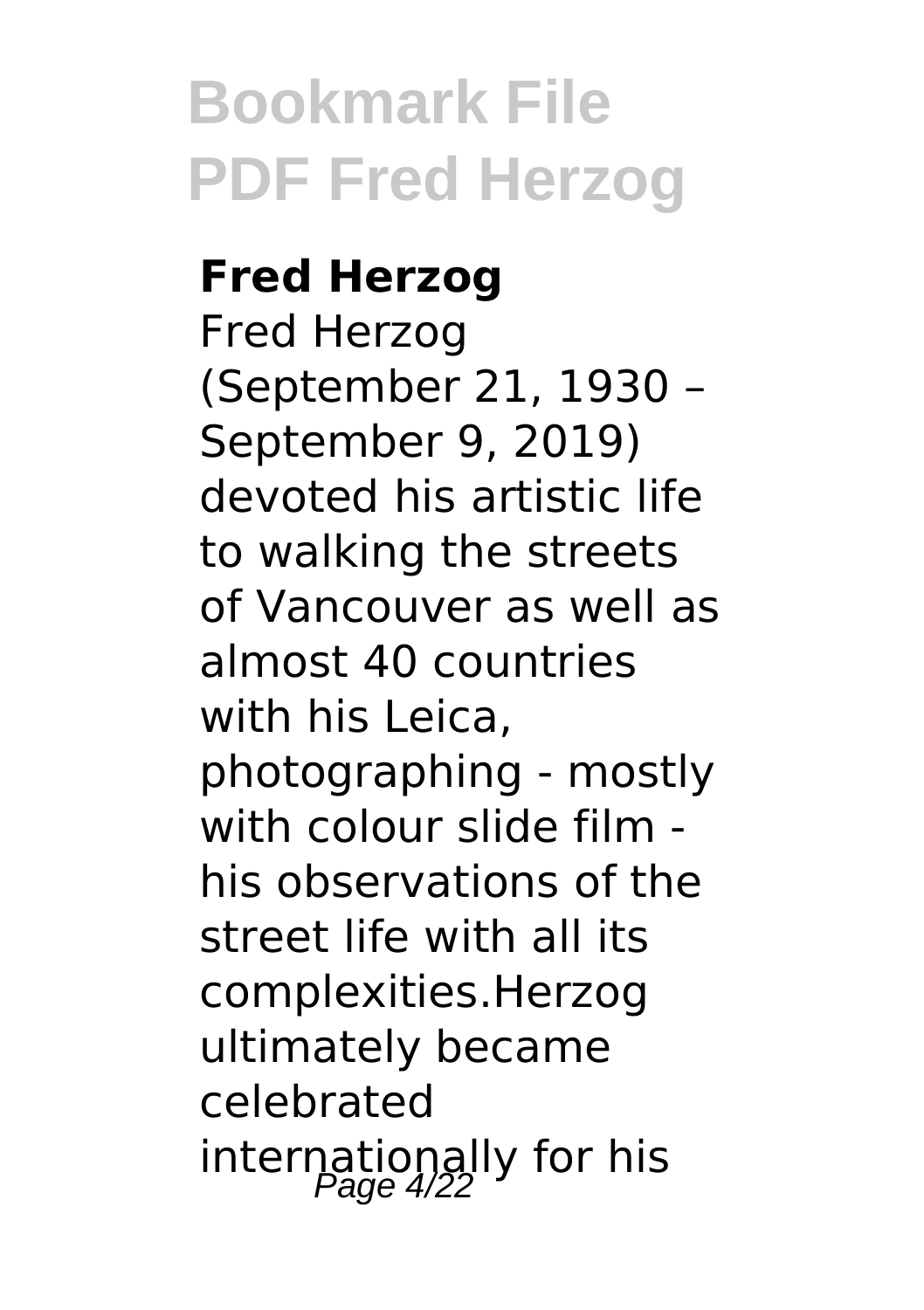pioneering street photography, his understanding of the medium ...

#### **Fred Herzog - Wikipedia**

Fred Herzog, who has died aged 88, was belatedly acknowledged as a pioneer of colour photography. He was given his first major exhibition in 2007 at the Vancouver Art Gallery, when he was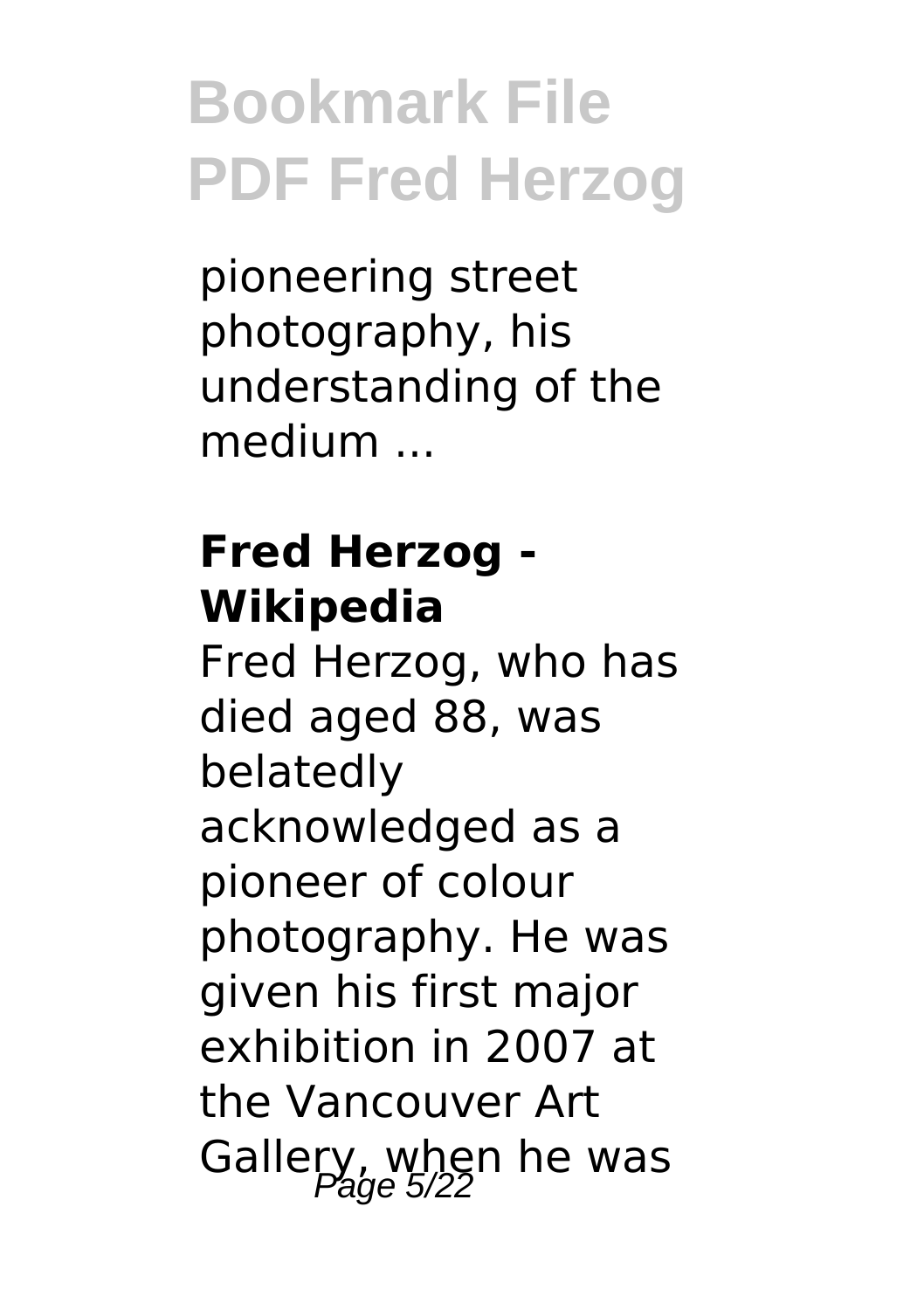76.

#### **Fred Herzog obituary | Art and design | The Guardian**

Fred Herzog, Actor: The Scarlet Letter. Fred Herzog was born in 1869. He was an actor, known for The Scarlet Letter (1926), The Lone Star Ranger (1919) and King Spruce (1920). He died on May 2, 1928 in Glendale, California, USA. <sub>Page 6/22</sub>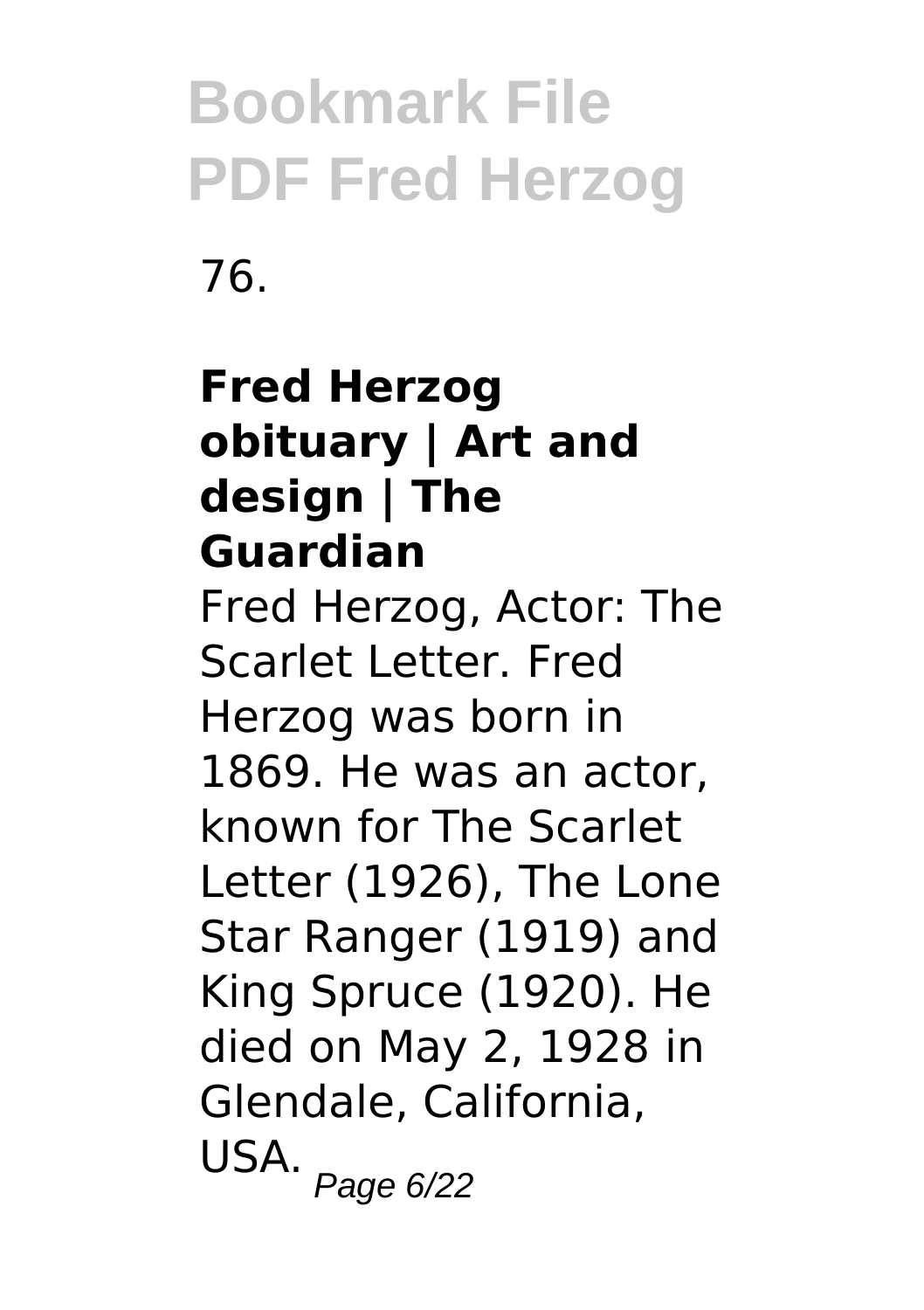#### **Fred Herzog - IMDb**

Fred Herzog was born in 1930 in Germany, and came to Vancouver in 1953. He was employed as a medical photographer by day, and on evenings and weekends he took his camera to the streets, documenting daily life as he observed it.

### **Fred Herzog - Artists - Laurence Miller**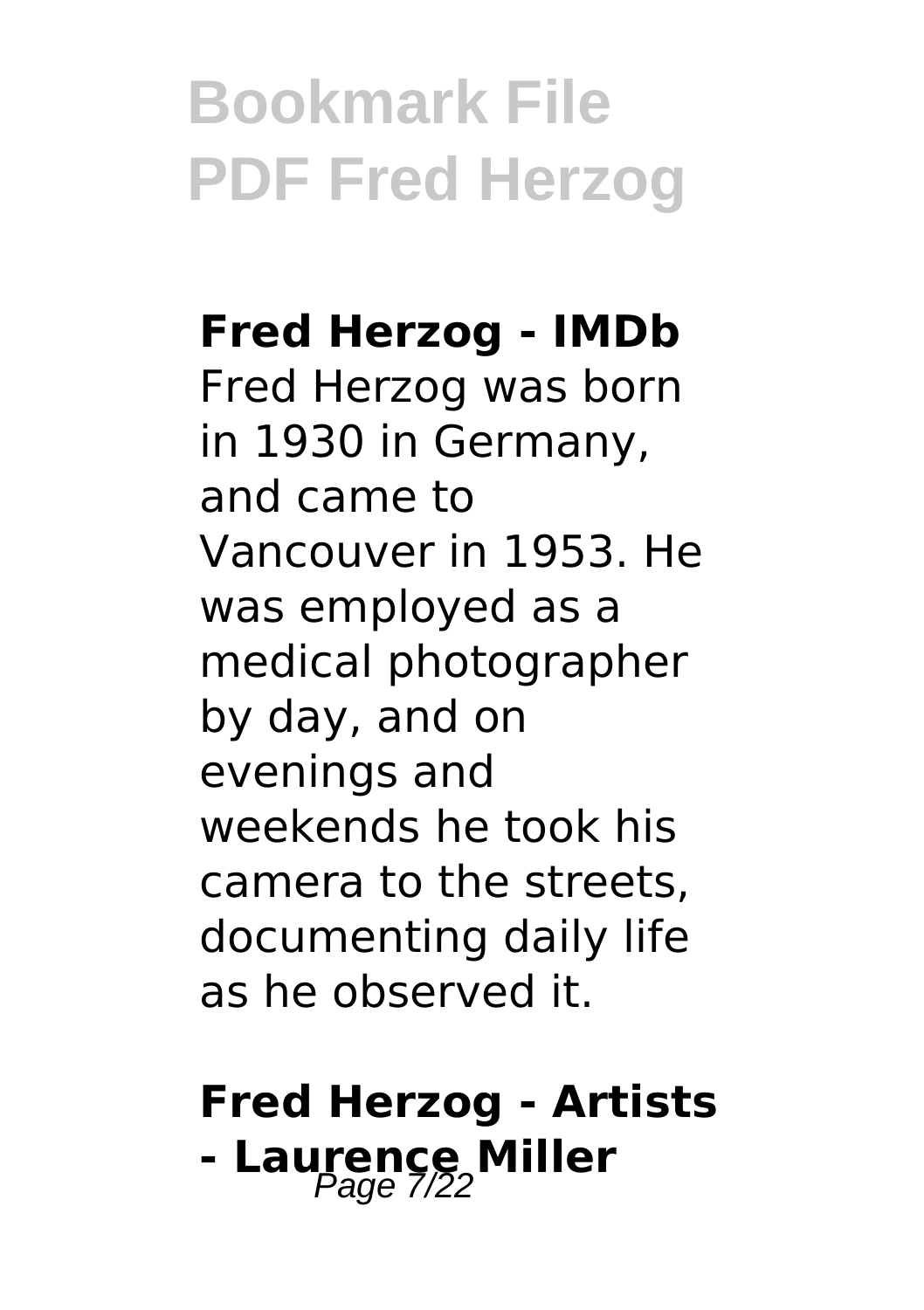#### **Gallery**

Fred Herzog, a pioneer of colour photography and beloved chronicler of life in mid-20th century Vancouver, died on Sept. 9 at the age of 88. He was born Ulrich Herzog on Sept. 21, 1930, in Bad...

#### **The Life of Fred Herzog, Vancouver's Beloved Photographer ...** Find the latest shows, biography, and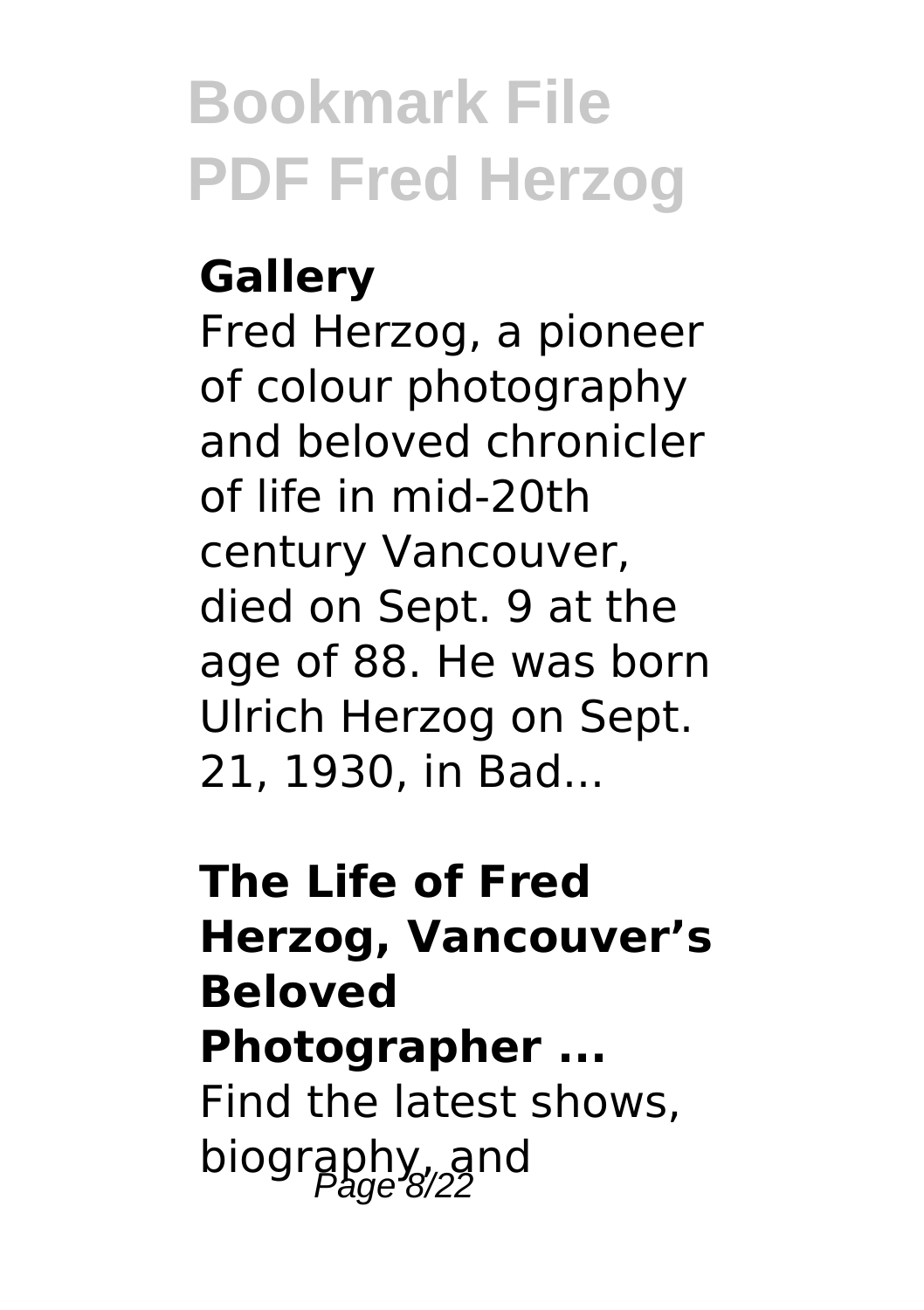artworks for sale by Fred Herzog

#### **Fred Herzog - 47 Artworks, Bio & Shows on Artsy** From being a boy who rose from the ashes of a bombed Germany, Fred Herzog rose late in his photographic career to become one of Vancouver's greatest visual documentarians.

# **The Gush - Fred**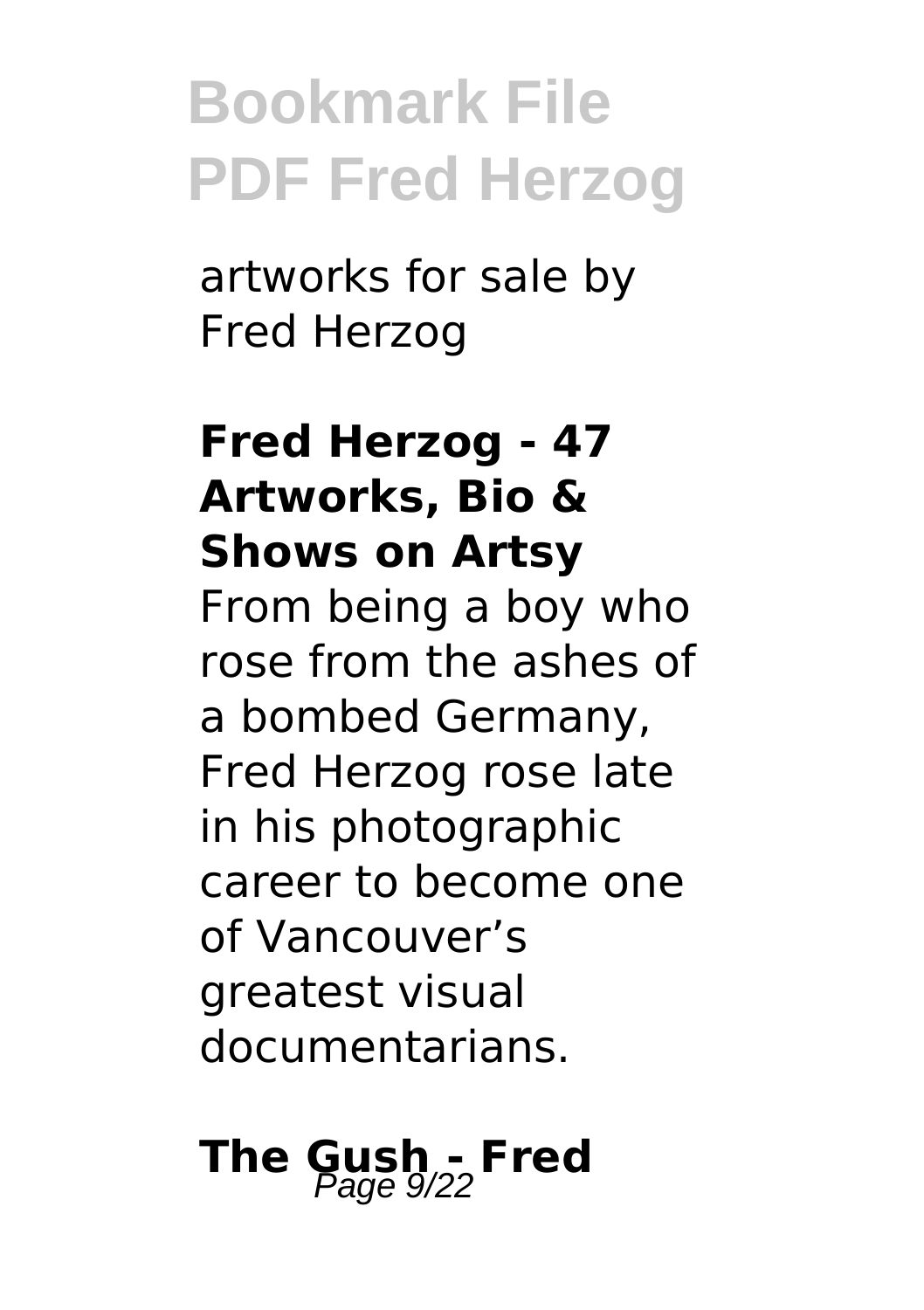#### **Herzog. Born Ulrich Herzog on Sept. 21**

**...**

A colour photography pioneer, known for his distinctively vivid images of Vancouver's streets, Fred Herzog found fame rather late in life. Tanvi Dhulia takes a look at his story. Sarah Milroy, in her biographical essay for Fred Herzog: Photographs, delved into the photographer's early memories.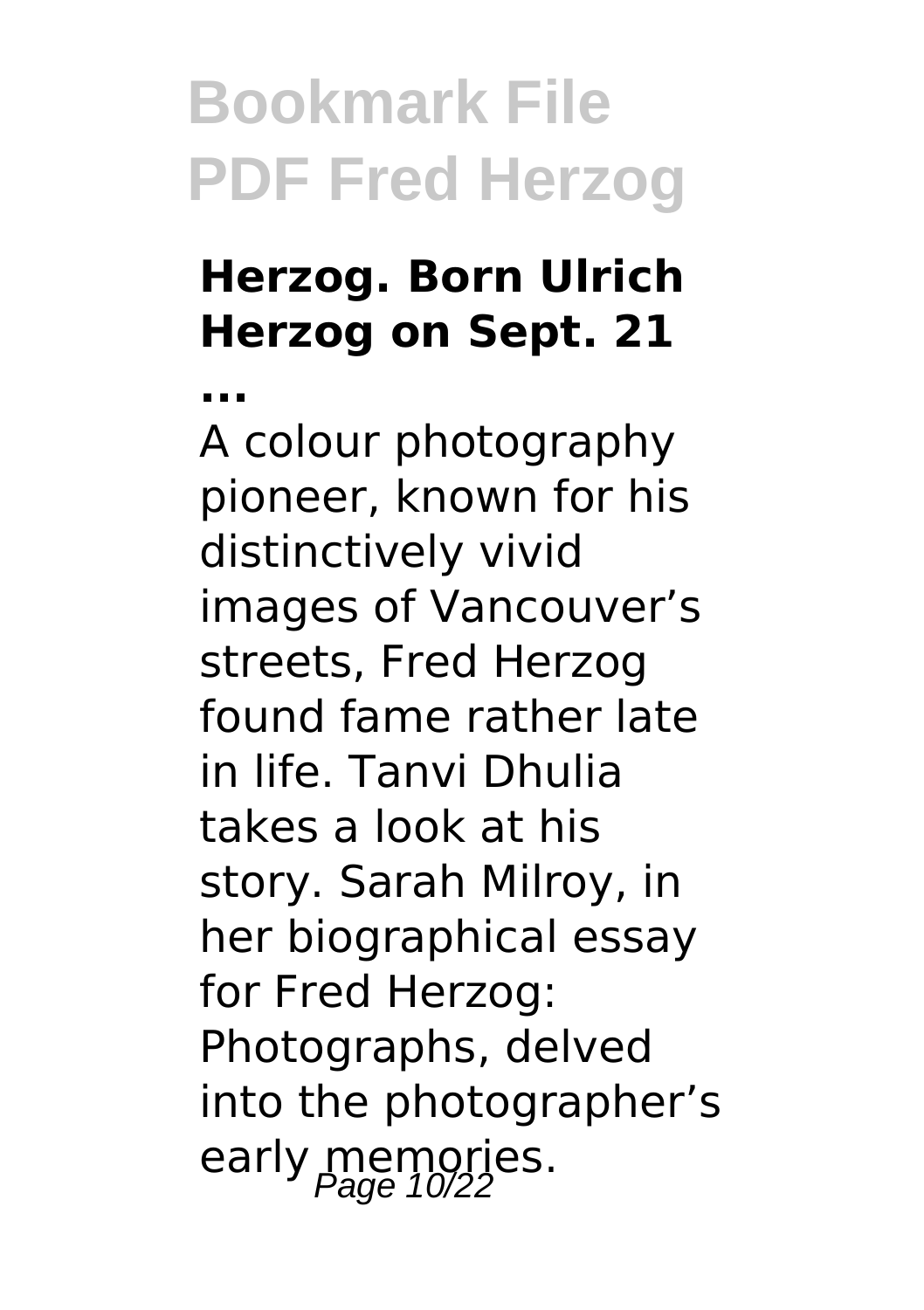#### **Fred Herzog - Better Photography**

Fred Herzog was born in Germany in 1930, and immigrated to Vancouver, BC in 1953. Throughout his career he worked almost exclusively with Kodachrome slide film, and only in the past decade did technology allow him to make archival pigment prints that match the exceptional colour and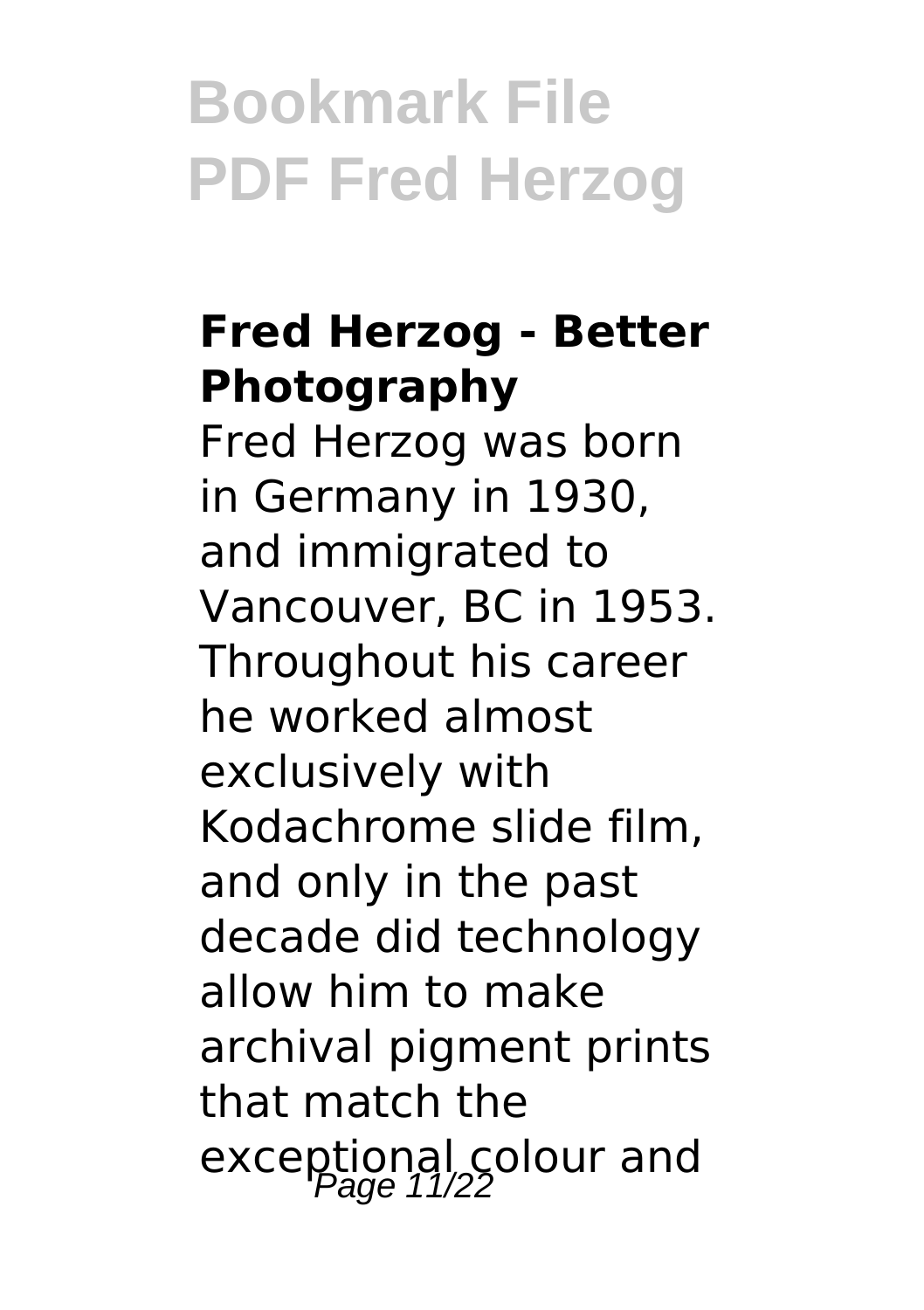intensity of the Kodachrome slide.

#### **The Estate of Fred Herzog | Artists | Equinox Gallery**

Fred Herzog (born 1930 in Germany) arrived in Vancouver in 1953. Professionally employed as a medical photographer, he spent his evenings and weekends photographing the city and its inhabitants in vibrant color.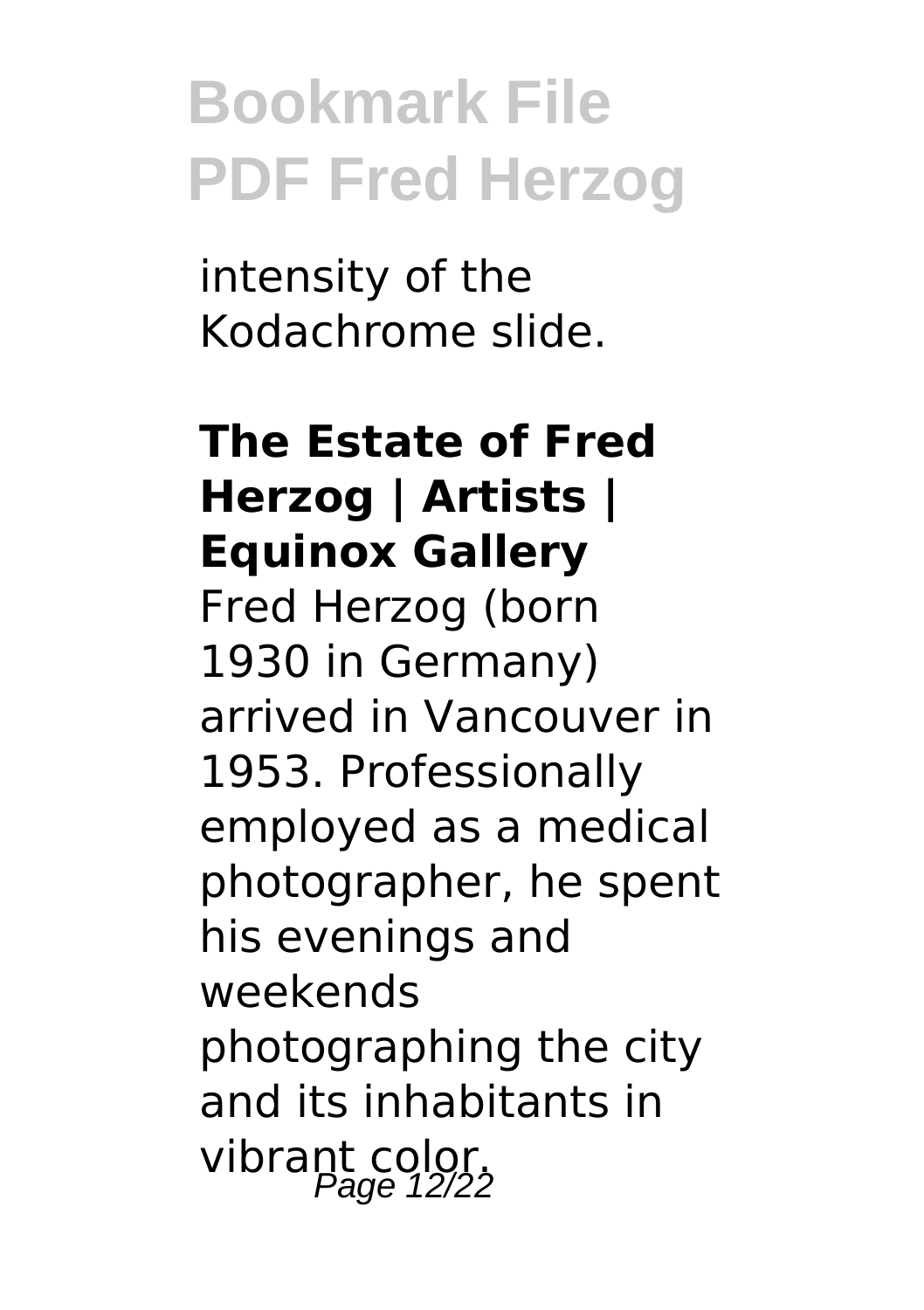**Fred Herzog: Modern Color: Herzog, Fred: 9783775741811 ...** Fred Herzog is best known for his unusual use of color photography in the 1950s and 1960s, a time when art photography was almost exclusively associated with blackand-white imagery. In this respect, his photographs can be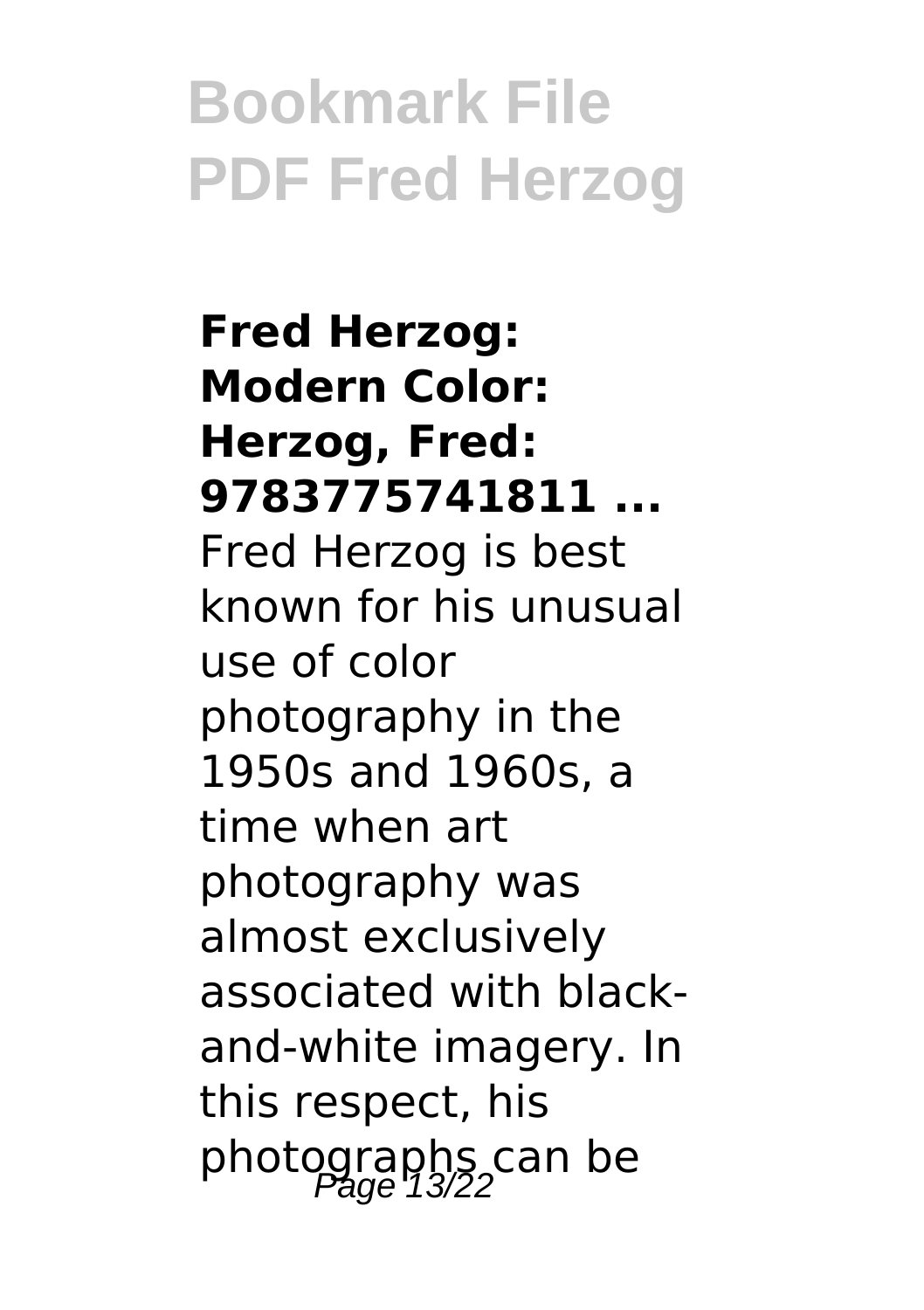seen as prefiguring the New Color photographers of the 1970s.

#### **Fred Herzog: Modern Color by Fred Herzog**

Legendary Vancouver photographer Fred Herzog has died. He was 88. Herzog, who died Monday, is survived by his daughter Ariane and son Tyson. His wife Christel died in 2013.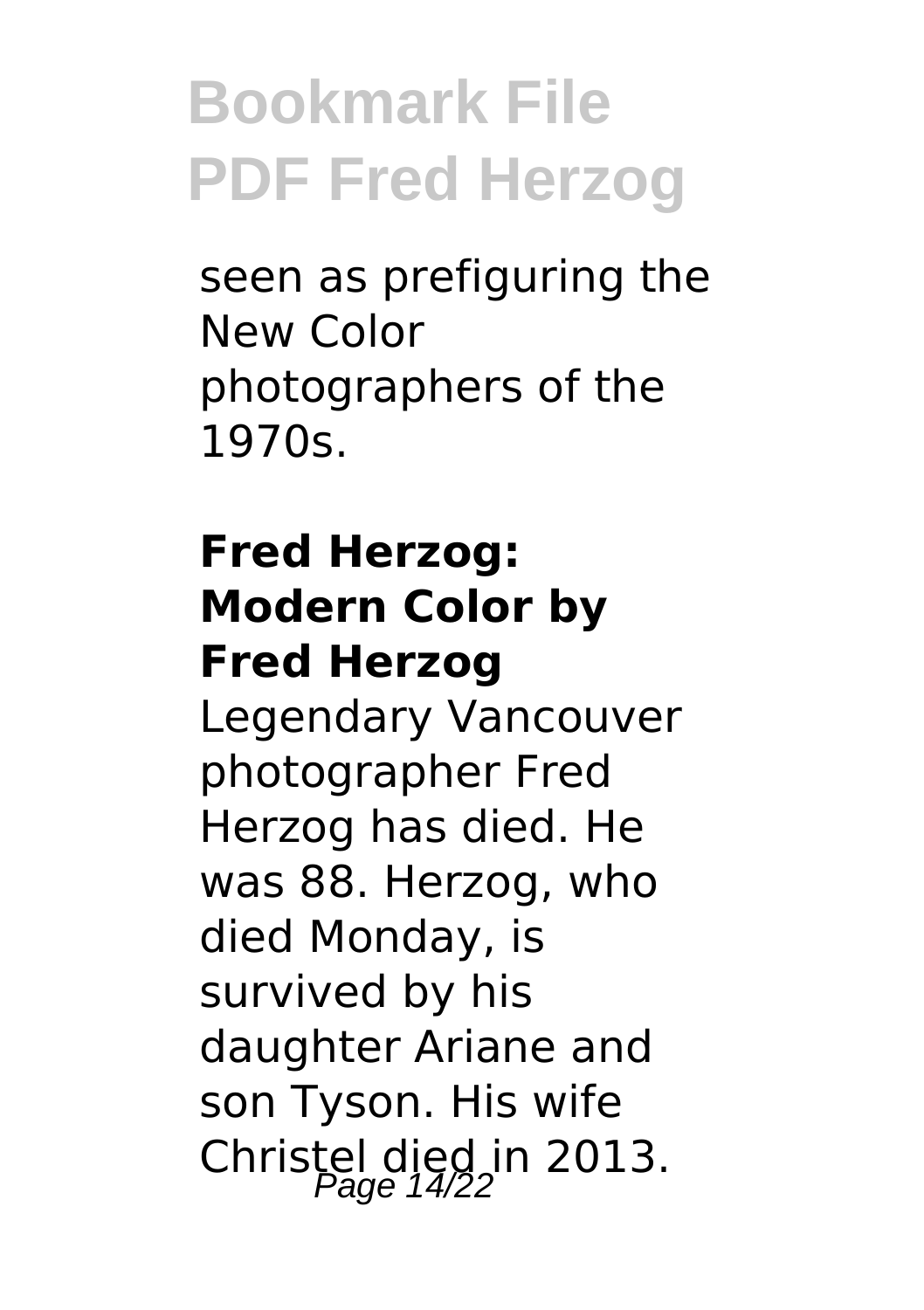#### **Noted Vancouver photographer Fred Herzog dies at age 88 ...** 38 x 28 inch inkjet print. Image size is 28.75 x 20 inches. Edition 20, nearly sold out. Signed, titled, dated and editioned on verso. Canadian photographer Fred Herzog began photog...

#### **Fred Herzog Photography - 33**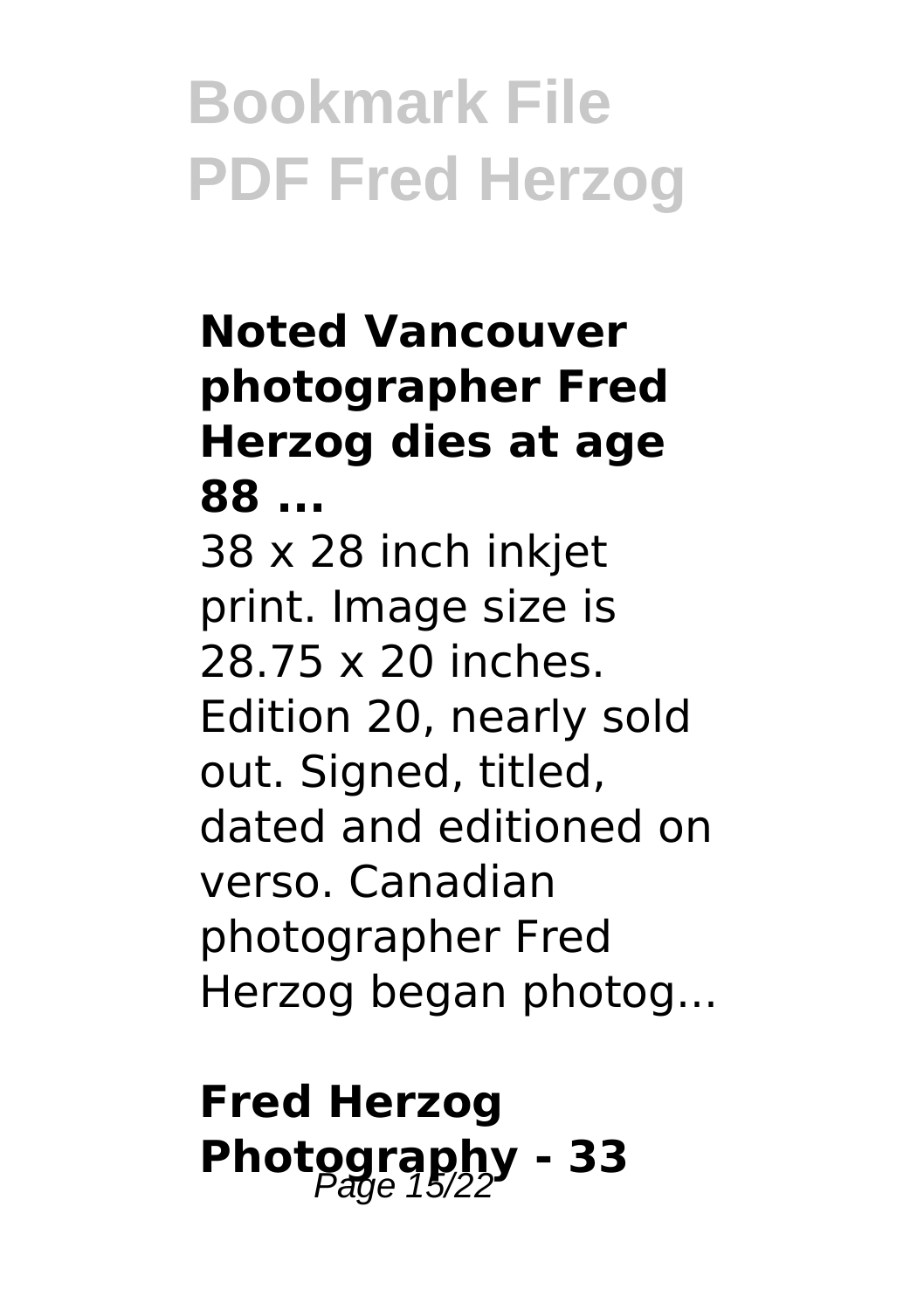# **For Sale at 1stDibs**

Fred Herzog was born in 1930 in Germany and moved to Vancouver in 1953. After a three-year stint as a sea man, he begin working as a medical photographer, while still finding time to hone his art, choosing colour film as a way to capture urban vitality.

**Fred Herzog: Photographs:** Coupland, Douglas,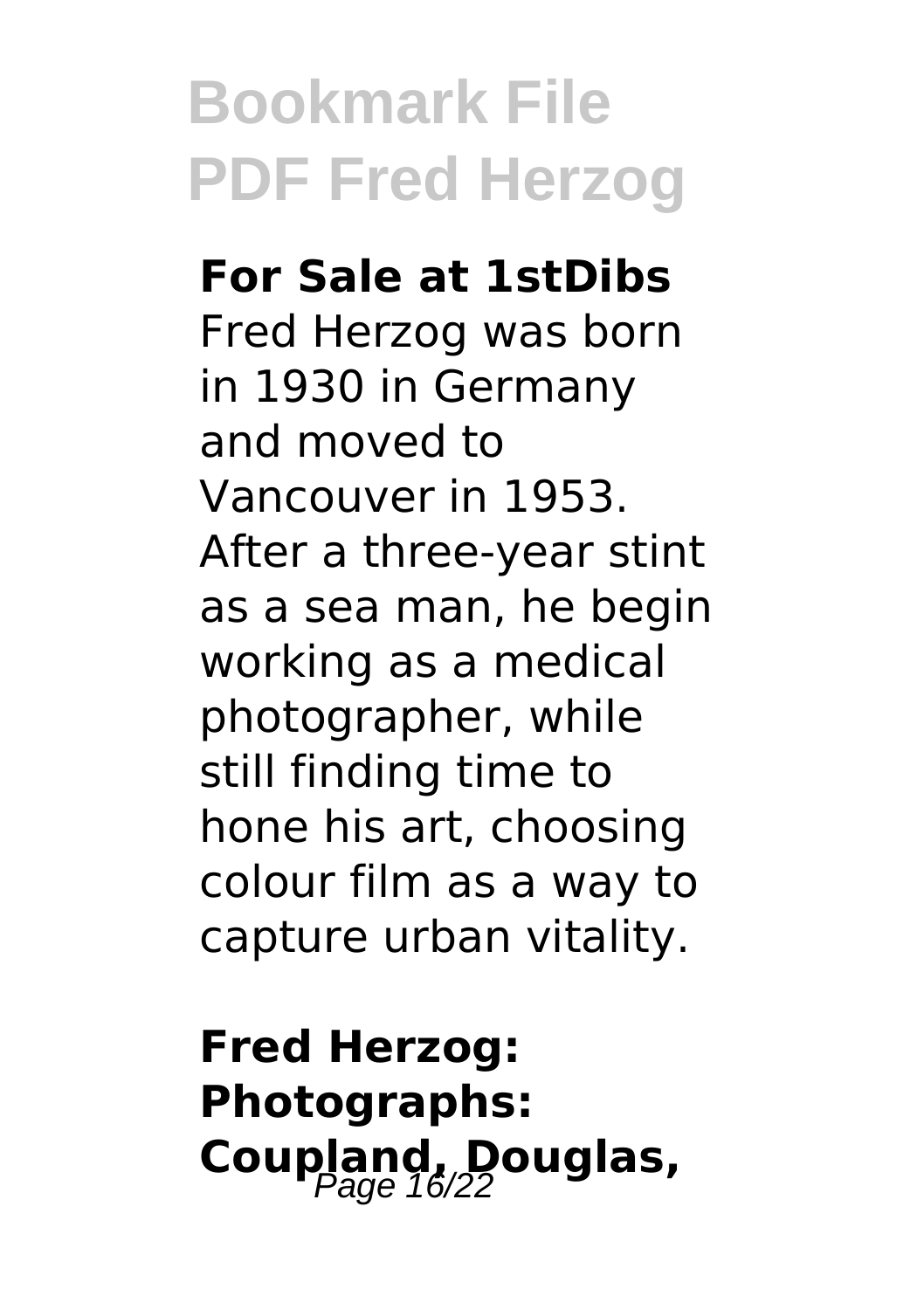**Milroy, Sarah ...** Legendary Vancouver photographer Fred Herzog has died. He was 88. Herzog was among the first in the world to make art with color photographs. In the 1950s and 1960s, many in the art world didn't take color photography seriously, considering it amateurish and garish.

**Fred Herzog - Modern Color -**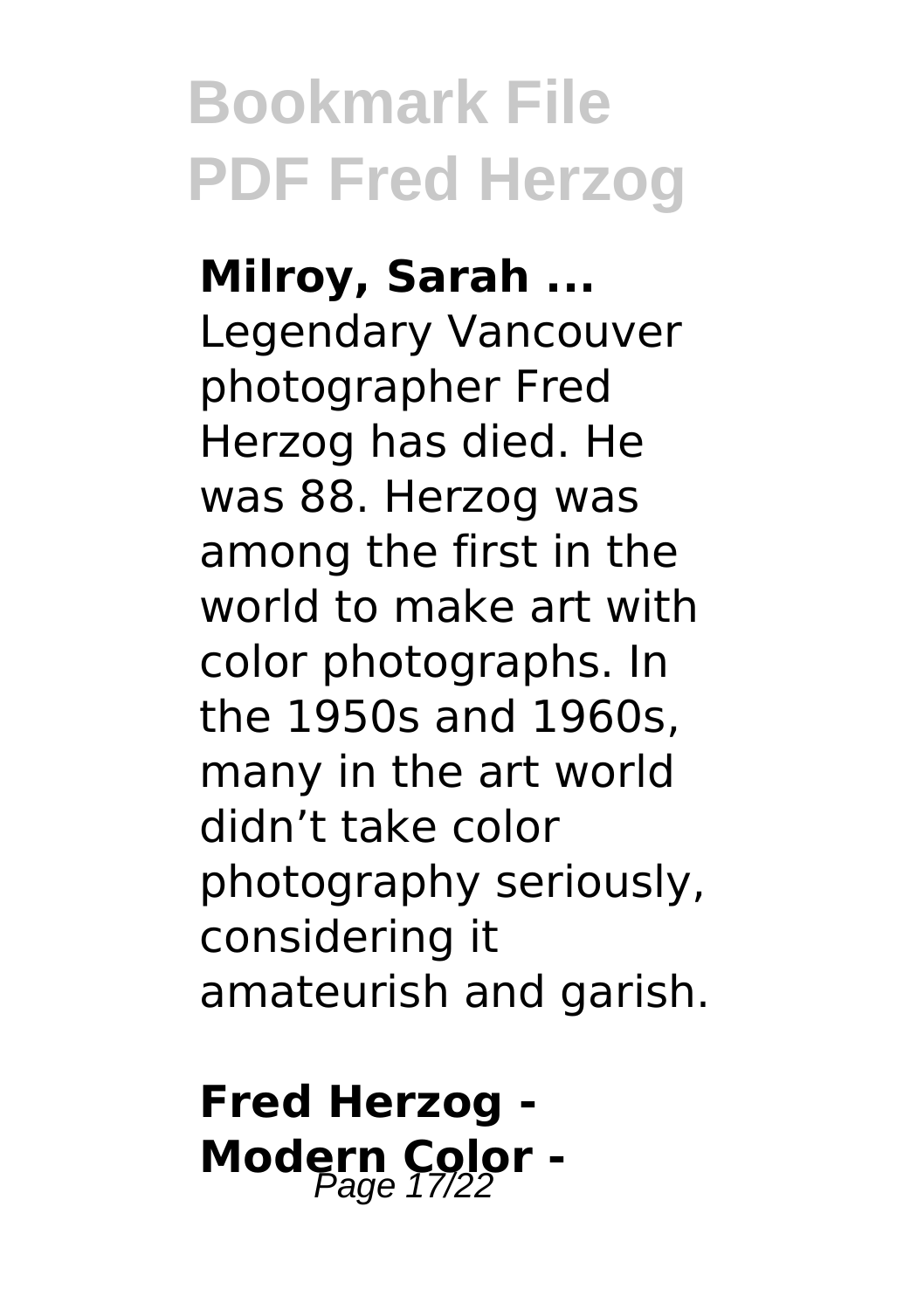#### **Exibart Street**

Fred Herzog - Inspiration from Masters of Photography - 121Clicks.com Fred Herzog was born in September 21, 1930 Stuttgart, Germany and then later moved to Vancouver, Canada. Initially he started as a medical photographer in the department of Bio-medical Communication and was taught at the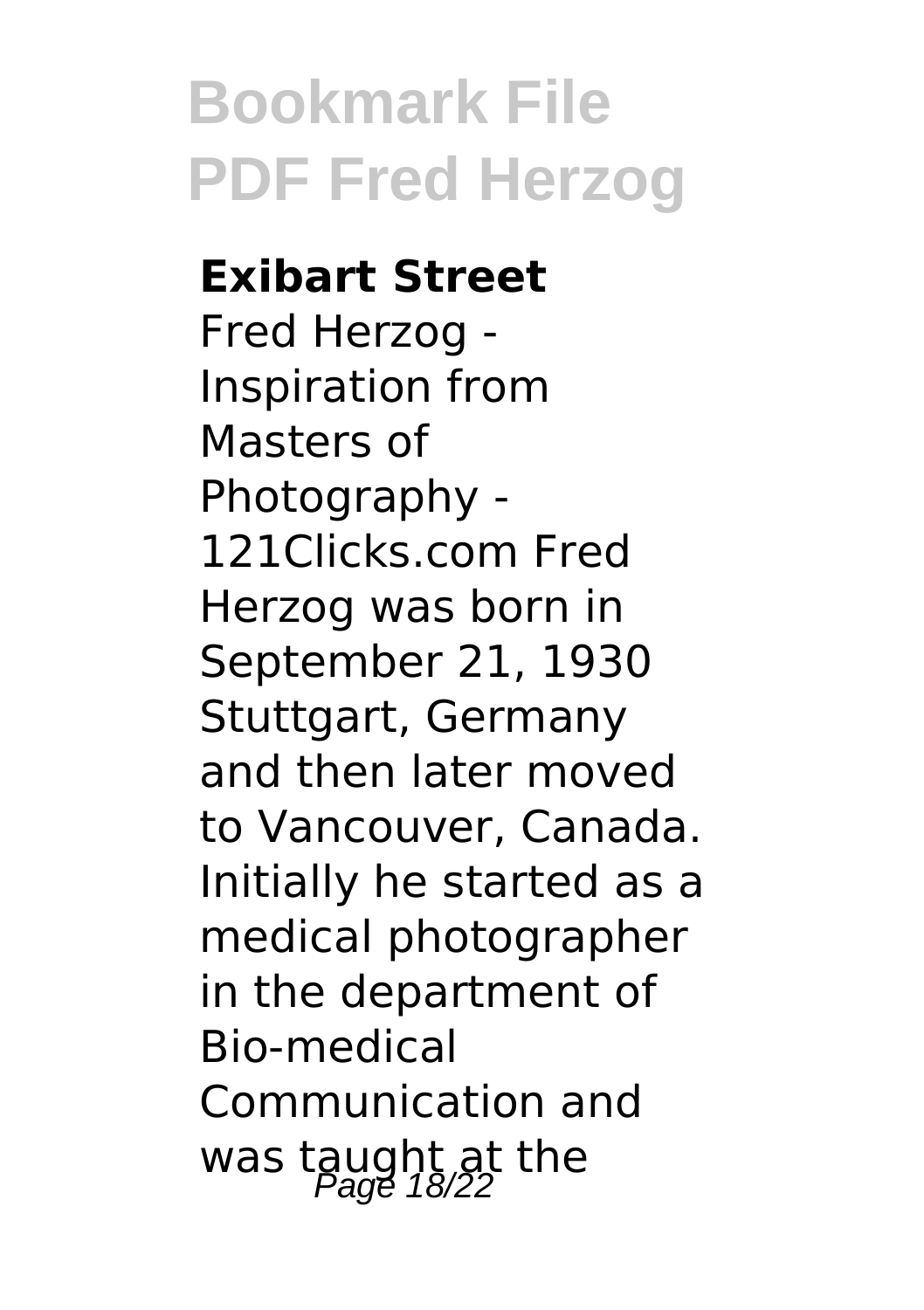Simon Fraser University.

#### **50+ Best Fred Herzog images | herzog, fred, color photography**

Find a Grave, database and images (https://ww w.findagrave.com: accessed ), memorial page for Fred Herzog (4 Jul 1882–24 Apr 1941), Find a Grave Memorial no. 54007686, citing Lutheran Cemetery,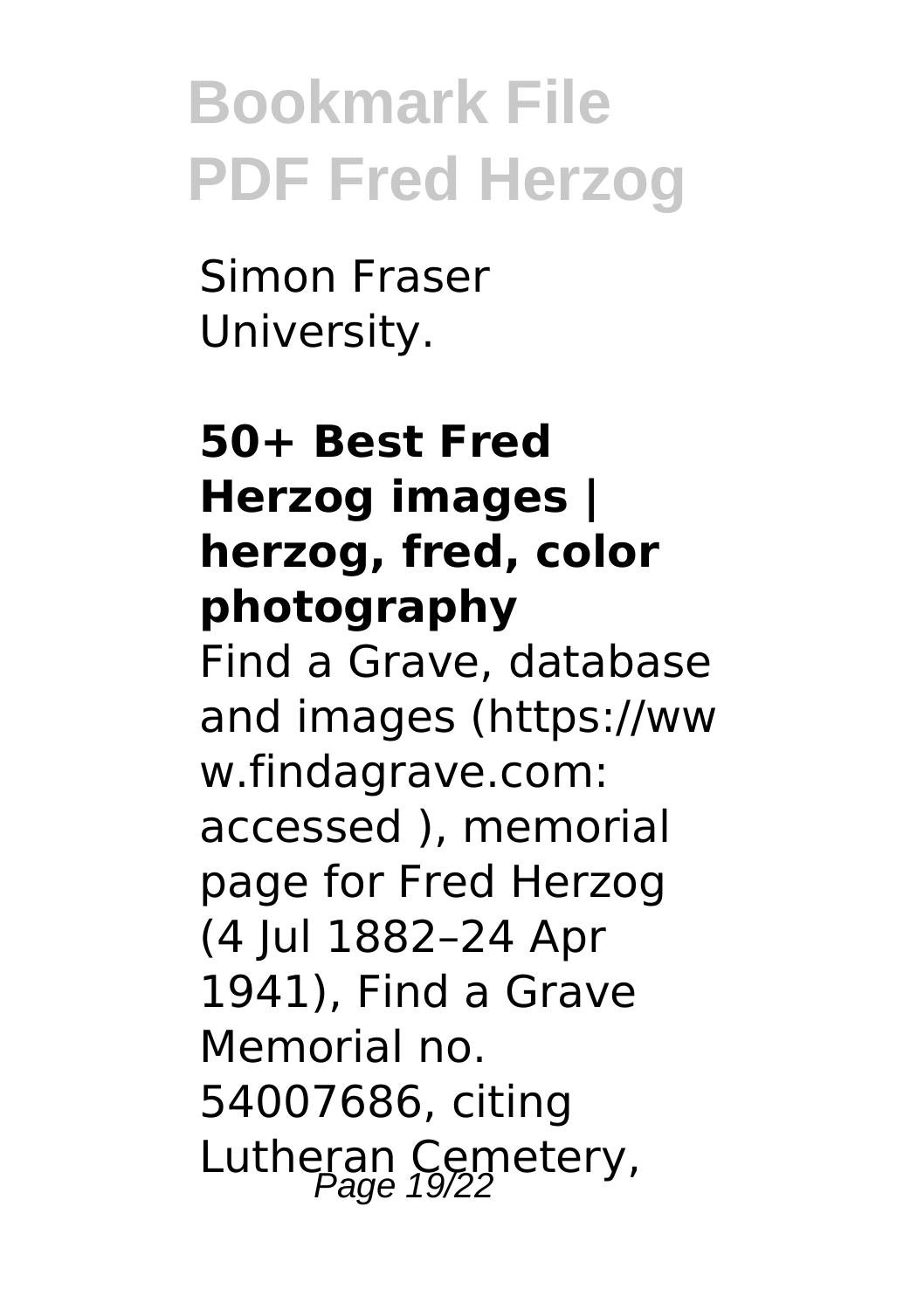Sheboygan, Sheboygan County, Wisconsin, USA ; Maintained by Lori Reiss (contributor 47018814) .

#### **Fred Herzog (1882-1941) - Find A Grave Memorial**

View the profiles of professionals named "Fred Herzog" on LinkedIn. There are 20+ professionals named "Fred Herzog", who use LinkedIn to exchange information,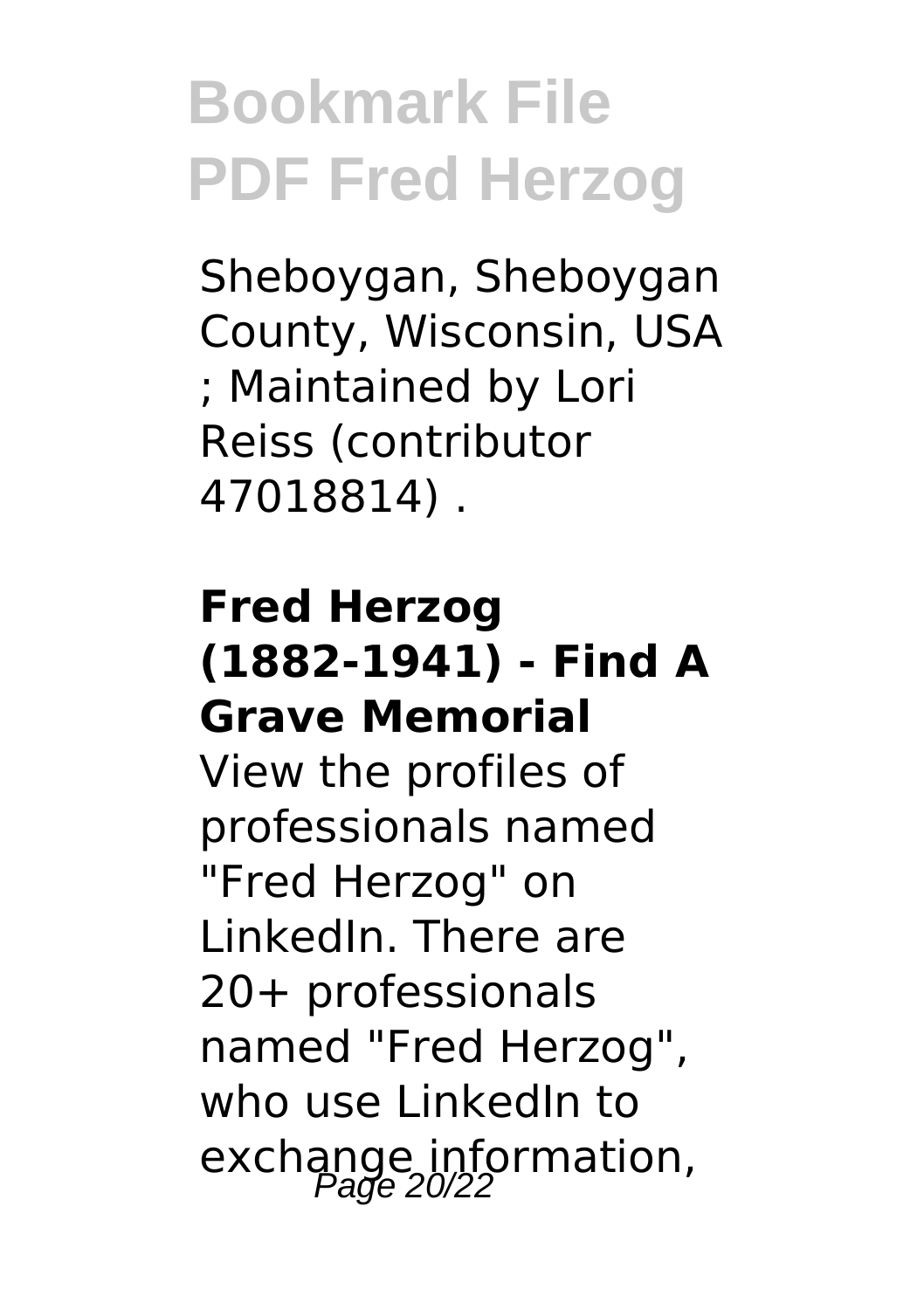ideas, and opportunities.

#### **20+ "Fred Herzog" profiles | LinkedIn** Fred Herzog (born 1930 in Germany) arrived in Vancouver in 1953. Professionally employed as a medical photographer, he spent his evenings and weekends photographing the city and its inhabitants in vibrant color.

Page 21/22